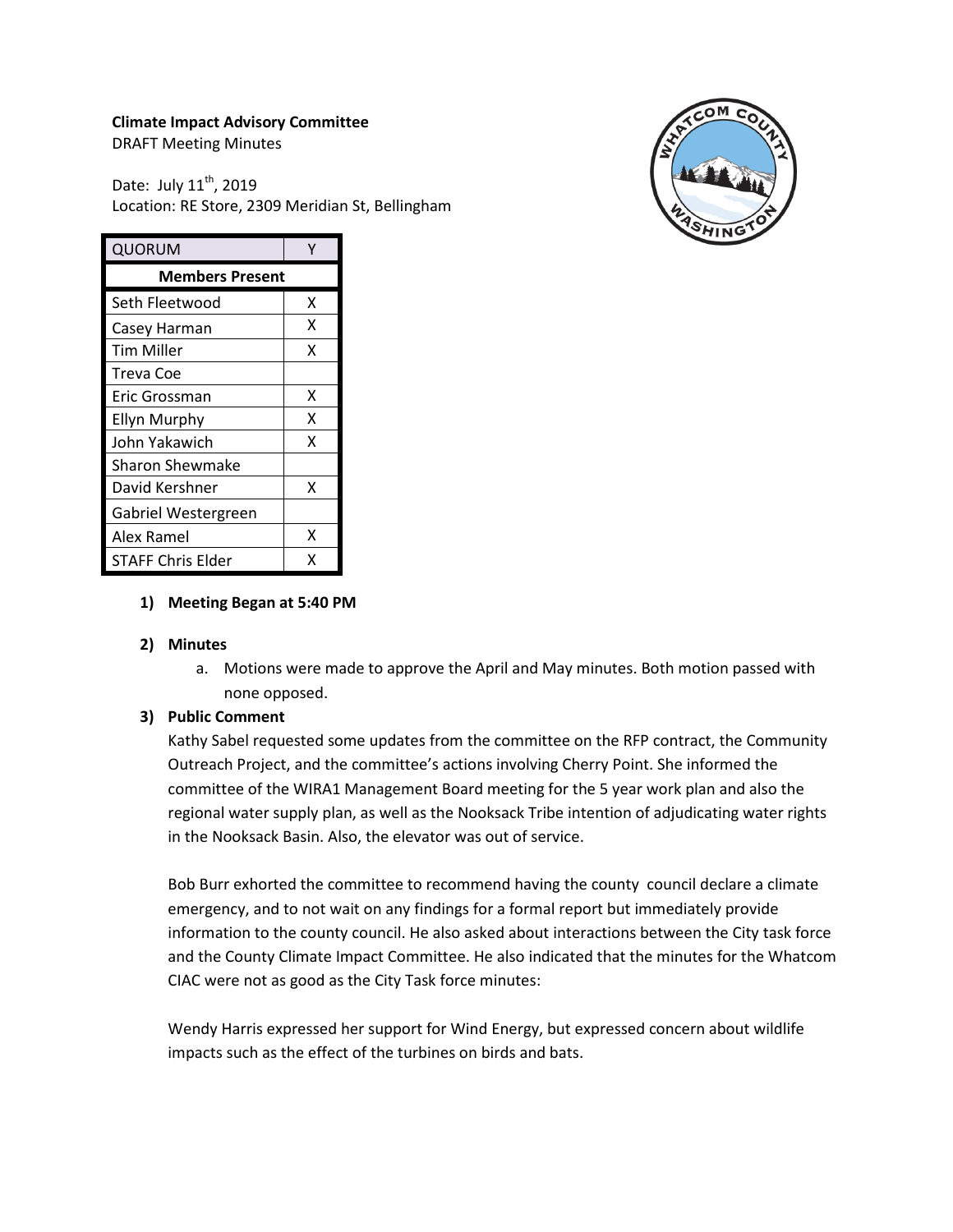Eddy Ury welcomed the visitors to the ReSources facility, went over some housekeeping items, and expressed his support for Wind Energy in the county.

#### **4) Shoreline Master Plan Update – Cliff Strong**

Cliff Strong presented on the Shoreline Master Plan. The plan is being updated with staff input and public comments. The draft is currently scheduled to go before the planning commission July 25<sup>th</sup>, but may be postponed depending on how the current draft looks. There are some questions regarding several issues:

- Whether the county should adopt more flexible strategies for shoreline buffer management. For example, trading shoreline setbacks for shoreline mitigation and enhancement.
- Whether to change the approach to dock standards. Currently dock requirements are very rigid and prescriptive – other approaches could provide more leeway to better site a dock in sensitive areas.
- Whether the county should consider sea level rise due to climate change in the shoreline master plan. Per state requirements addressing sea level rise is not required, but county staff think it is a good idea. The county staff would like the county to address the larger policy issues, and the planning department would confer with the Climate Impact Advisory Committee for specific details.

Seth asked whether there was any effort at the state level to require inclusion of sea level rise in shoreline planning – it did not appear there was. Alex asked whether the planning department looked at how other communities addressed climate in the shoreline master plan. Cliff replied that yes, the consultant the planning department hired is looking at other community plans. The major concern to the planning department in particular is how public infrastructure is being built and where is it is being built – this could be affected by sea level rise. Alex asked about the timeline of the master plan. The current timeline is to present the draft in August, which may get delayed until September. Responses from the council will likely keep the consultant busy for 6 months, so there will be plenty of time for the committee to provide input on the details. However, input on the scope of the master plan, particularly the piece on including climate change, should be into the planning department or directly to council by the September meeting. Cliff said he would include recommendation made by the committee in what will be presented to the council.

There was some discussion on what data can be used in the Shoreline master plan – the conclusion was only FEMA 100 year event data can be used to determine the extent of the shoreline, but other data can be used to determine the effects and required mitigation, which could include data from models such as the models Eric is working on.

Alex moved to send a message to the county council to include predicted climate change effects in the Shoreline Master Plan.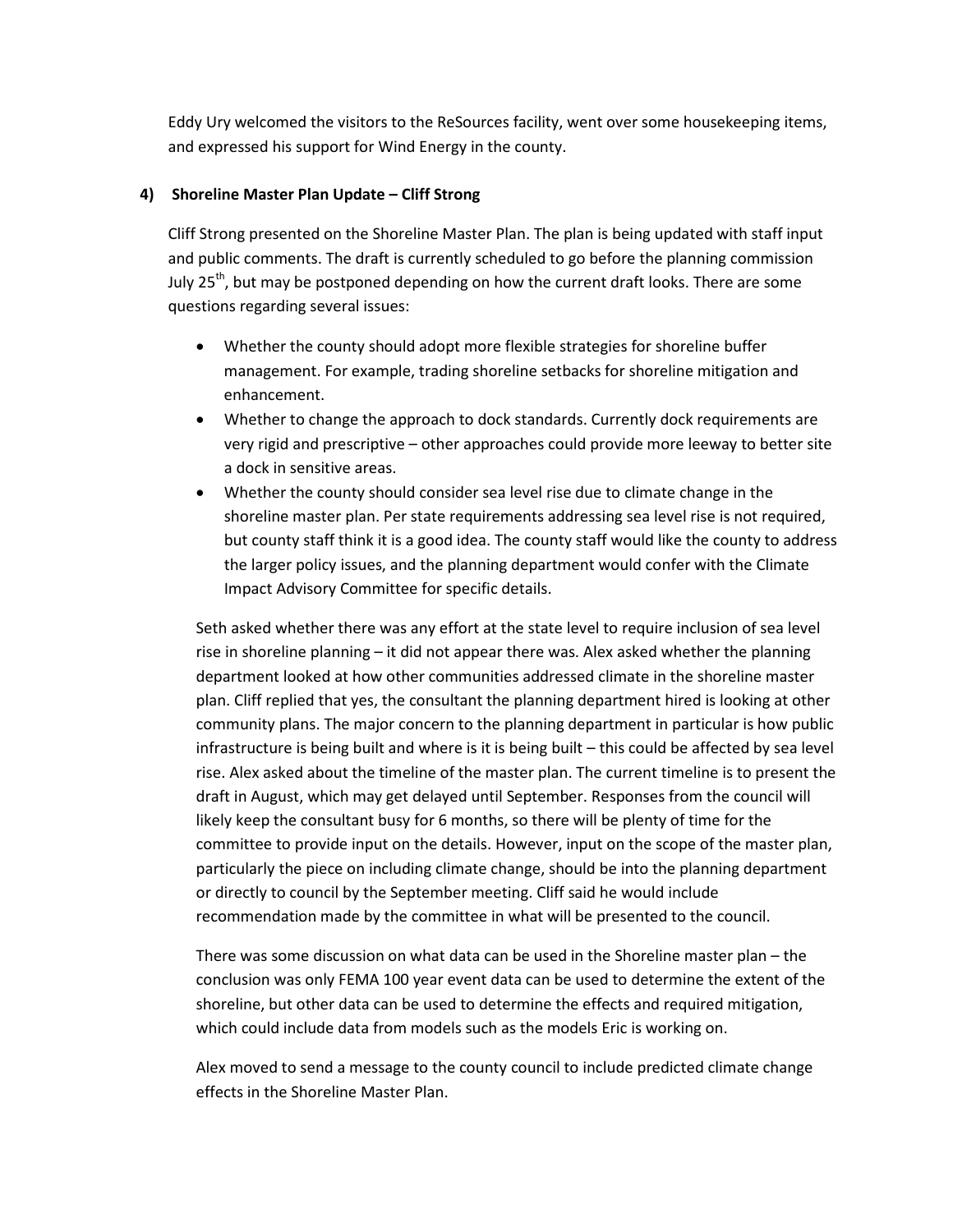#### 5) **Wind Energy Presentations**

Alex had invited John Bosche from Arc Vera and Mia Devine from Spark Northwest, and Casey had invited Ryan Sherlock from PSE to talk about wind energy and wind energy development in Whatcom County. There has been no wind energy developed in Whatcom County since the wind ordinance passed in 2011, and the committee has taken on the task to review the ordinance and provide recommendations to the council on how to change it to make wind development feasible.

Mia Devine spoke first on small wind development. Her first point was wind energy regulations aren't adapted to one-size-fits-all regulations because of the big differences between small wind installations and utility scale installations. She mentioned there are a lot of financial incentives including net metering, accelerated depreciation and USDA Rural Energy.

Small wind development has lagged behind solar since 2008, mostly due to the reduction in the cost of solar installations while small wind installation costs have increased. Permitting is one of the major barriers to small wind due to the cost and complexity – sometimes it can exceed all the other costs of a project including manufacturing and onsite assembly. Mia provided a wind permitting toolkit to the committee based on her research into other requirements.

Some specific recommendations to the Whatcom Ordinance were:

- Use a 200ft tip height maximum instead of a 100ft hub height. Wind speed increases with height, so the 100' height restriction can reduce the economic viability of a project
- Setback is usually in multiples of the height. She recommended 1.0 times the tower height to the property line.
- Visual appearance eliminate 20.14.051 (2) because it is hard to enforce, and not prescriptive enough. She suggested using the manufacturer's standard color.
- Regarding sound
	- o Instead of requiring specific sound levels for turbines, use the sound levels in the current zoning of the area.
	- o Make small wind installations exempt from noise complaints since the cost of a single sound study could make the project uneconomical.
	- o Small wind has a voluntary sound certification. This could be utilized in the ordinance language along with standard sound equations to determine property line sound limits.
	- o The final thought was small wind integrated with buildings does not seem very practical or economical.

John Bosche presented on large utility scale wind installations. The main point of his presentation was Whatcom County does not have the best wind potential, but it has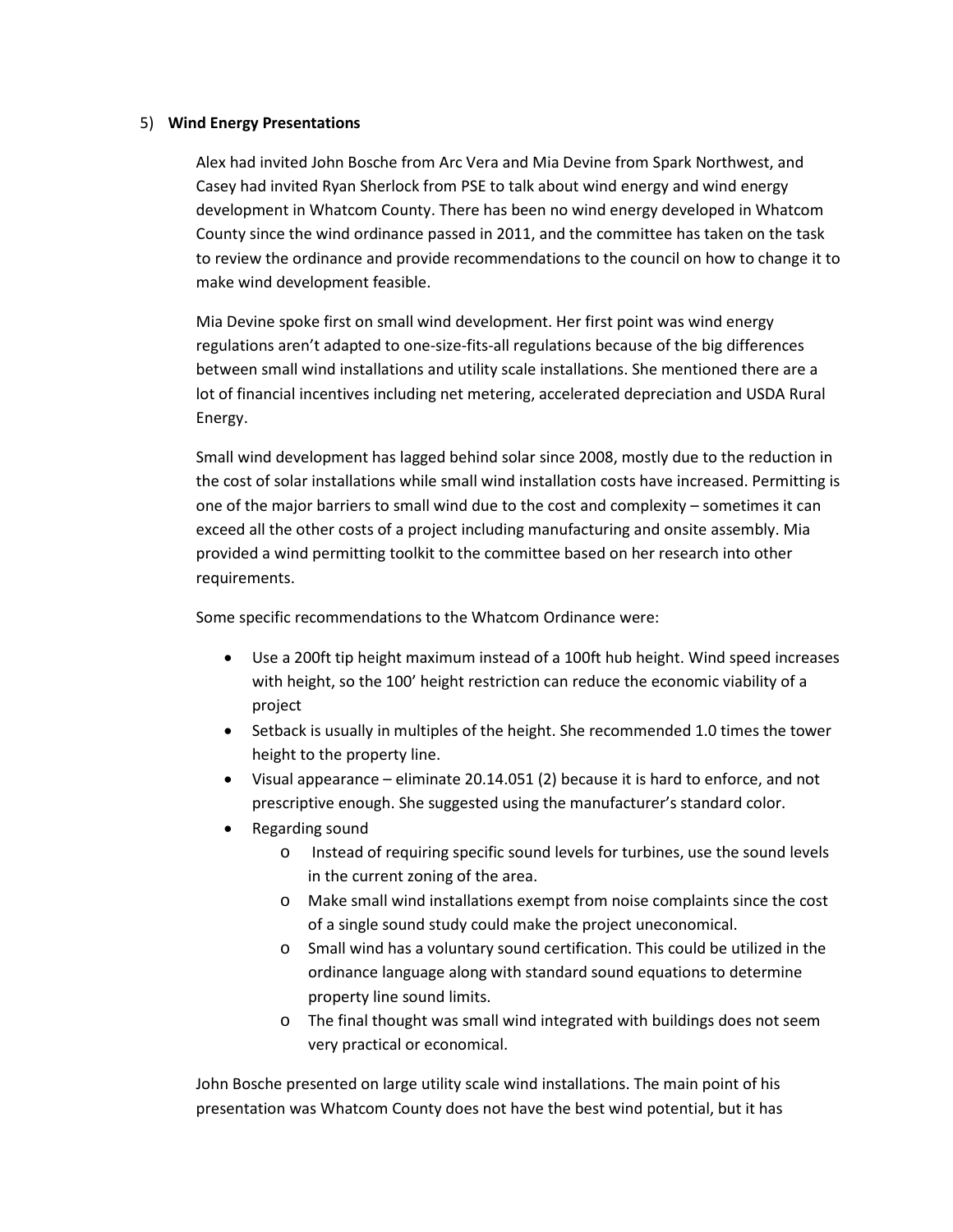sufficient potential to possibly make some wind installations economical. He mentioned that unlike small wind, utility scale wind has come down tremendously – 50% - since 2008. Wind turbines used to have 75m rotor diameters and 30% capacity factors. Now 150m rotors are available with capacity factors in the 50% range.

Some specific issues with the Whatcom County zoning were discussed:

- Currently utility scale wind is allowed in Heavy Industrial (HII) zones, which limits development to Cherry Point area. This was one of the biggest issues brought up.
- ¼ mile setback in the ordinance are much too large
- The sound requirements should be at the nearest residence, and should not include sound below 20Hz. The human ear is limited to hearing above 20Hz, and there are no guidelines, standards or testing performed in that range. Therefore having requirements for that sound range creates risk for the wind developer.
- The current setbacks are around 1000' from the nearest residences to cover icethrow and a turbine tower failure (falldown height). Wind turbine installations, due to changes in FAA regulations, are now mostly exceeding 500' in height.

Ryan Sherlock presented on PSE's wind resources. Some Highlights from the presentation were:

- PSE is the third largest utility owner/operator of wind in the country
- PSE is looking at more renewables as they retire coal in order to meet the new state standards.
- The latest wind addition to PSE's portfolio is their first "west of the mountains" windfarm near Chehalis, WA as part of their "Green Direct" program.
- When asked about specific issues with the Whatcom Ordinance, Ryan mentioned that most windfarms are in agricultural areas, and the new windfarm near Chehalis is in timberland. The heavy industrial requirement is likely too restrictive.

# 6) **New/Old Business**

Although the meeting was already overtime, a few updates were added.

There were questions earlier in the meeting about how the committee interacts with the Bellingham Climate Task Force. David and Ellyn attend the task force meetings, and Clare Fogelsong from the City attends the county committee.

RFP: The RFP for a consultant to help update the climate plan has been released. There have been four separate responses received. Interviews are forthcoming and a consultant should be selected within two weeks. Ideally the consultant will be on-board in September.